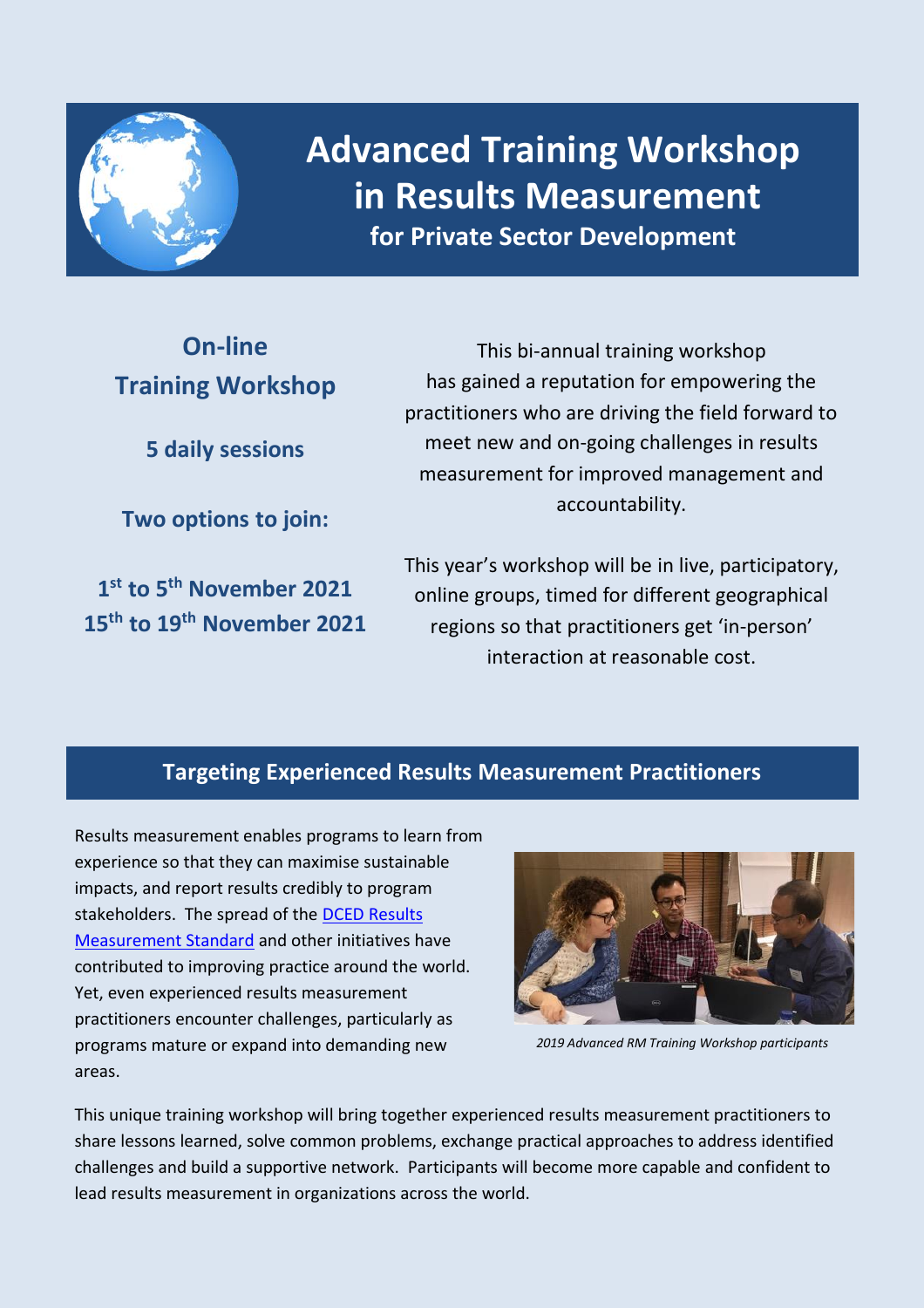### **Course Objectives**

By the end of the training workshop, you will have improved knowledge and skills to:

- Tackle challenging technical problems with confidence;
- Lead and coach your team in implementing an effective results measurement system;
- Integrate the latest practices and developments in results measurement into your program's system; and
- Interact with a larger network of colleagues.



*Participants tacking challenges in groups, November 2019* 

You will leave the training workshop with new knowledge, improved skills, practical tips, more confidence and a network of experienced colleagues.

# **Training Workshop Participants**



sangkok, November 2019

*Watch a 3-minute video to hear participants discuss their learning from the 2019 workshop*

The training workshop is specifically designed for *experienced results measurement practitioners* who are:

- **Results Measurement Managers** of PSD programs
- **Results Measurement Specialists** in PSD programs
- **Specialised consultants** providing support in results measurement to PSD programs

**To attend this training workshop, you must have at least 2 years of practical experience applying the DCED Results Measurement Standard.** If you do not meet these requirements, [HPC](https://www.hposthumus.nl/upcoming-trainings-2) an[d MCL](http://www.miehlbradt.com/HTML/training.html) offer other courses in this field.



*2019 Advanced RM Training Workshop Group*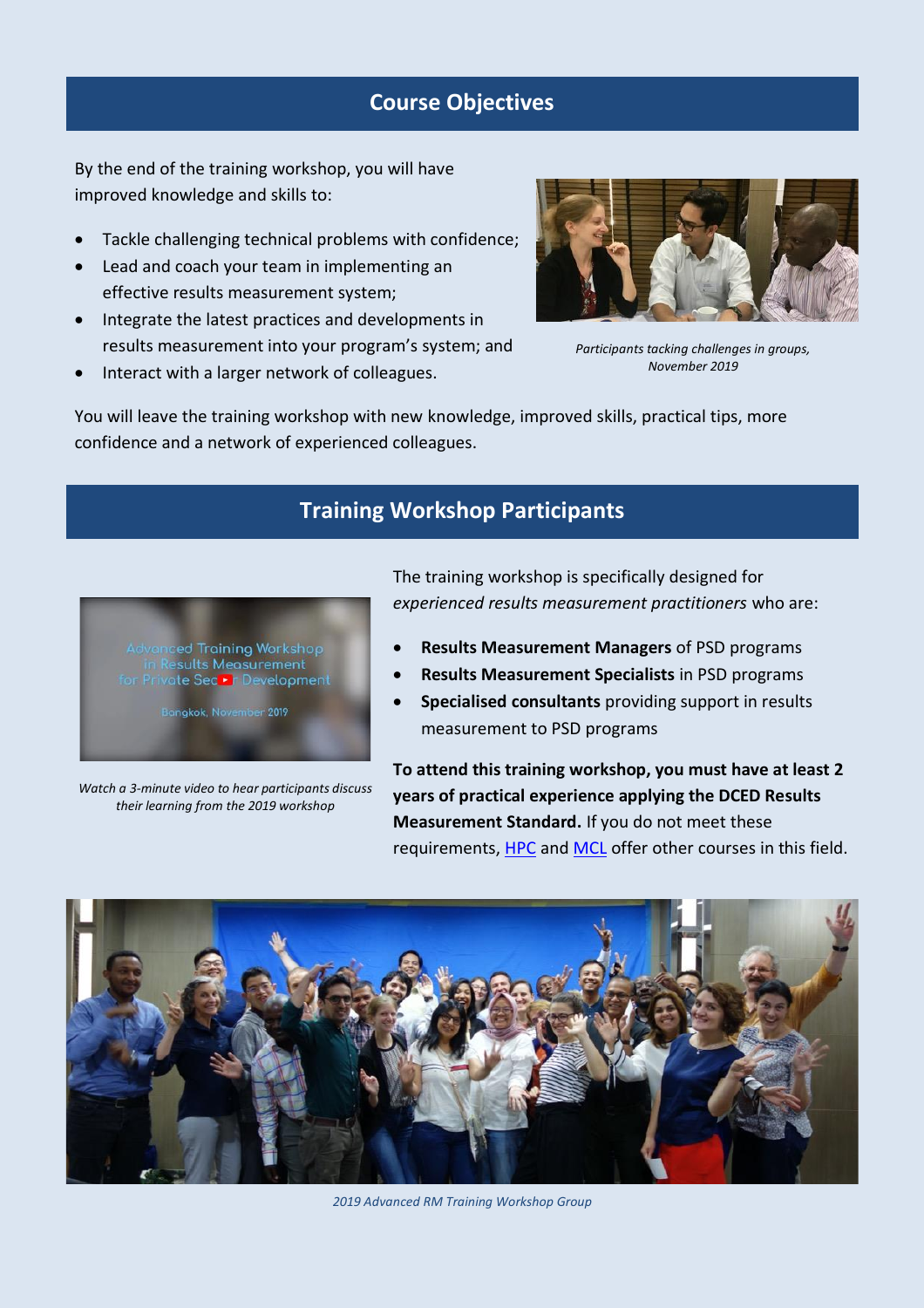### **The Training Workshop Design**

The facilitators will gather input from participants in advance and design the training workshop to tackle challenging topics, maximise participant interaction and ensure learning from experience.

The event will combine training sessions for topics where there are strong examples of good practice and workshop sessions where the field is still searching for practical approaches to effectively address results measurement challenges.



*Learning from the workshop is shared with the wider development community. Click to read a paper that was informed by the 2019 workshop.*



The facilitators will use their proven training workshop approach for the on-line version. The workshop will be conducted 100% live and include short presentations, exercises, real life cases, break out groups, discussions and debates in an on-line environment, as if we were all in one (physical) location.

*Participants working on a case assignment, November 2019*

You will have opportunities to share specific problems, successes, tools and approaches with your workshop colleagues.

You will tackle challenging technical and managerial problems in results measurement.

You will develop solutions with your colleagues and learn best practices and innovative approaches applied by others.

The course will be conducted over five consecutive days - short, intensive, participatory and without too much homework, using group dynamics and creating a steep learning curve.

## **Likely Topics for the Training Workshop**

The facilitators will consult registered participants to shape the course content, taking into consideration new developments, good practices and the interests of the participants. Likely questions that will be addressed:

- How to monitor, measure and report results for more complex interventions and sectors.
- How to define and assess system change and use that information to improve system strategies.
- How to use creative tools and technologies, including those that can be applied remotely, to increase efficiency.
- Selected tricky topics in results measurement, like defining and assessing employment creation, resilience or inclusion.
- How to ensure that results measurement is integrated in programs and supports decision-making.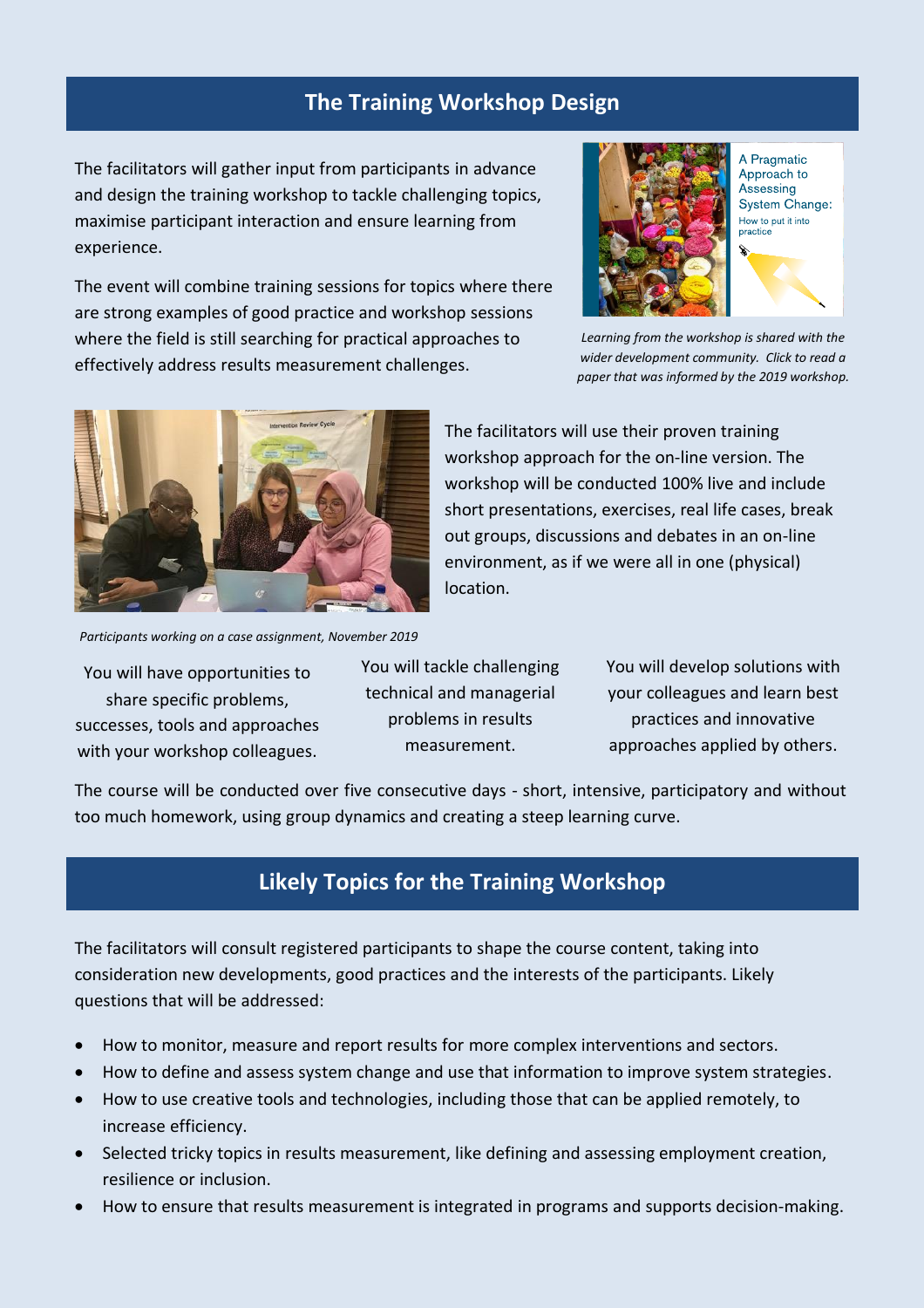## **What Other Participants Have Said**



*2017 Advanced RM Training Workshop participants discussing a case*

### **About our Online Courses:**

### **About the Advanced Training Workshop:**

*"This was one of the most useful and insightful trainings I have attended. The participants had a lot to share."*

*"The cases were really informative, and choice and blend of cases was superb."* 

*"The systemic change session provided me with a broader vision on needed approach in my program that we were not thinking about before."* 

*"The sharing was great. And especially since most of the sessions were split into small units, this made it easy for everyone to contribute."* 

*"As the (RM-PSD) course was offered online, I did not expect it will be that interactive or comprehensive, but I was certainly wrong!"*

*"The method of delivery is not your ordinary training method but providing a natural learning environment where the participants create most of the learning."*



*Participants in the online RM-PSD course, October 2020.*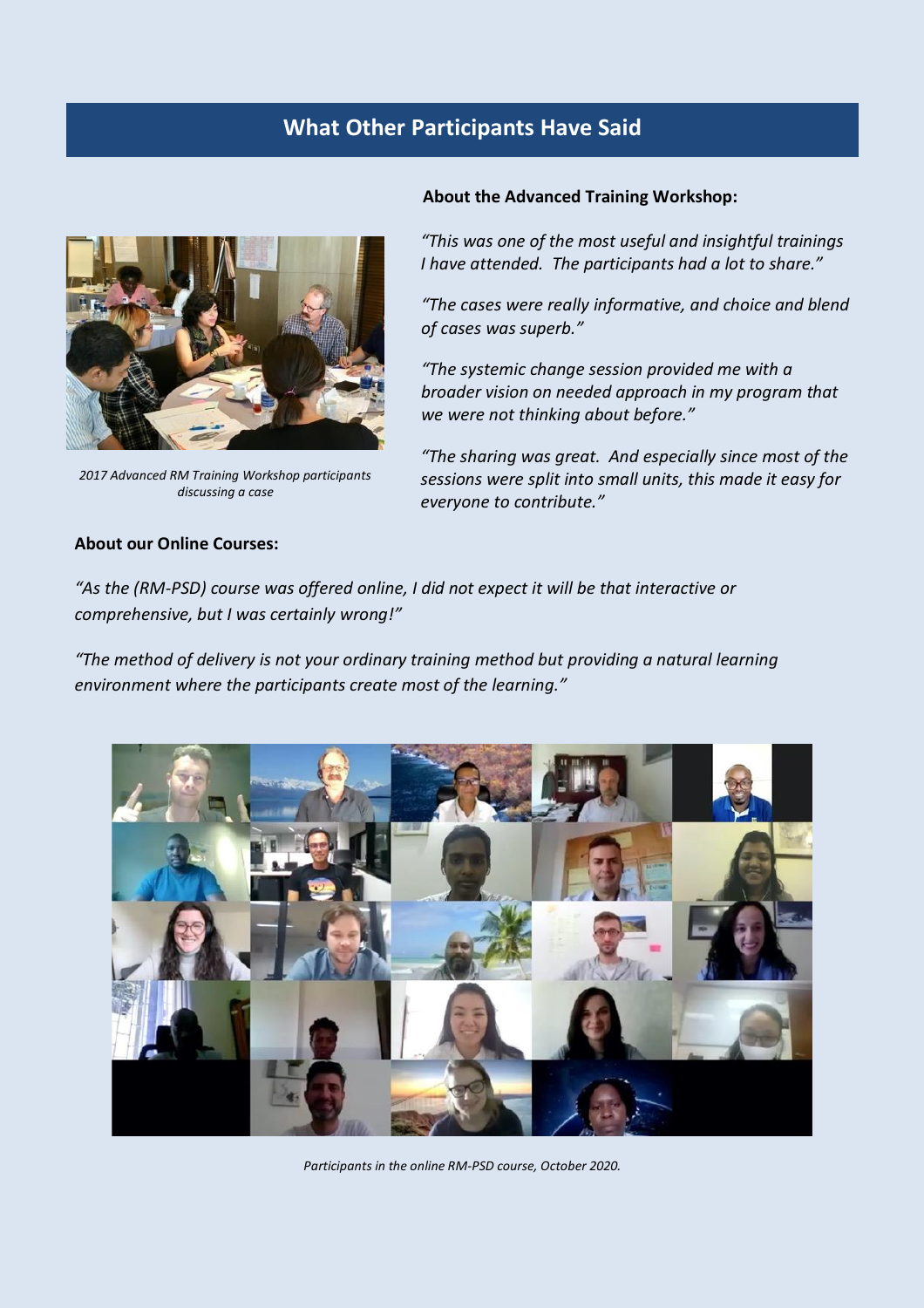### **The Facilitators**





Hans is an innovative and well-regarded private sector development trainer and consultant. He worked as a resident project manager in private sector development from 1986 to 1998 and started his HPC Training and Consulting Company in 1998.

Hans in a pioneer in results measurement. He has been actively involved in the development of the DCED RM Standard since its inception. He led the development of several innovative and practical publications for practitioners and programs. He now focuses on coaching private sector development programs to learn and apply lessons to improve their programs.





Nabanita is a practitioner with fifteen years of experience applying the market systems development approach and results measurement in a wide variety of sectors and contexts. Her experience in program implementation has influenced her as a trainer, where she offers methods and solutions which balance practicality with technical rigour.

Through her ongoing work with the DCED, Nabanita is at the forefront of new techniques that can be applied in research, evaluation, and results measurement and plays a key role in knowledge generation for the wider development community.





Aly has worked in inclusive economic development for over 25 years as an implementer, researcher, consultant and trainer. Having started her career in an NGO, she consulted independently for ten years before starting MCL in 2008.

Aly is a leader in the global effort to improve results measurement for private sector development. She has been a technical adviser to the DCED on the RM Standard since its inception. She has also helped many programs and donors to develop or improve results measurement systems and has taught a range of courses on monitoring, learning and adaptive management.



Phitcha is an effective and well-respected private sector development practitioner, consultant and trainer. As the Deputy Program Director of the Thai-German Program for Enterprise Competitiveness for 6 years, Phitcha piloted and contributed to the development of the DCED Standard in 2008. Since 2011, he has focused on training, advising and coaching projects in results measurement.

Phitcha has conducted numerous training courses, undertaken many DCED RM Standard audits, and supported many programs to develop, apply and maintain appropriate measurement systems.